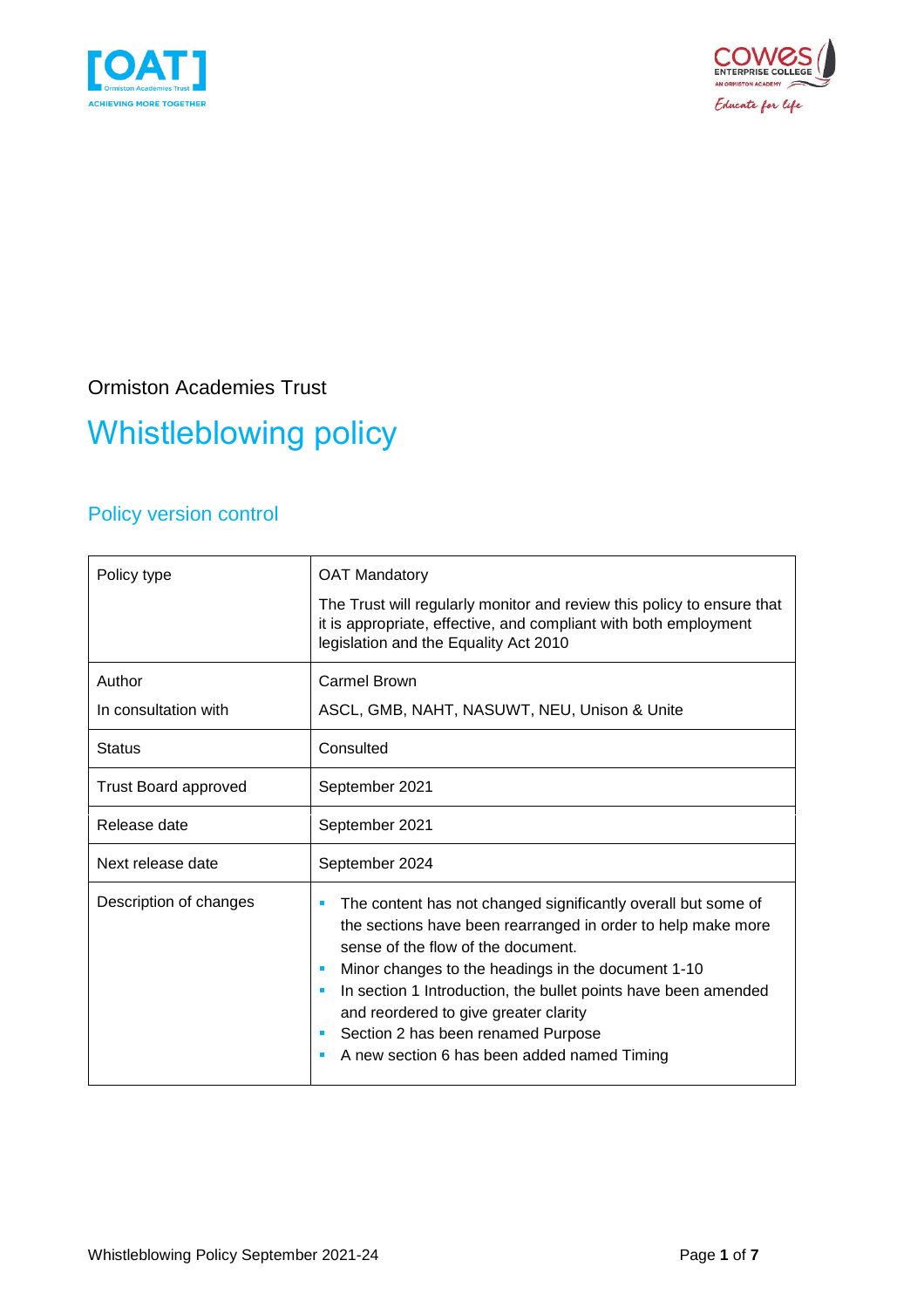



# **Contents**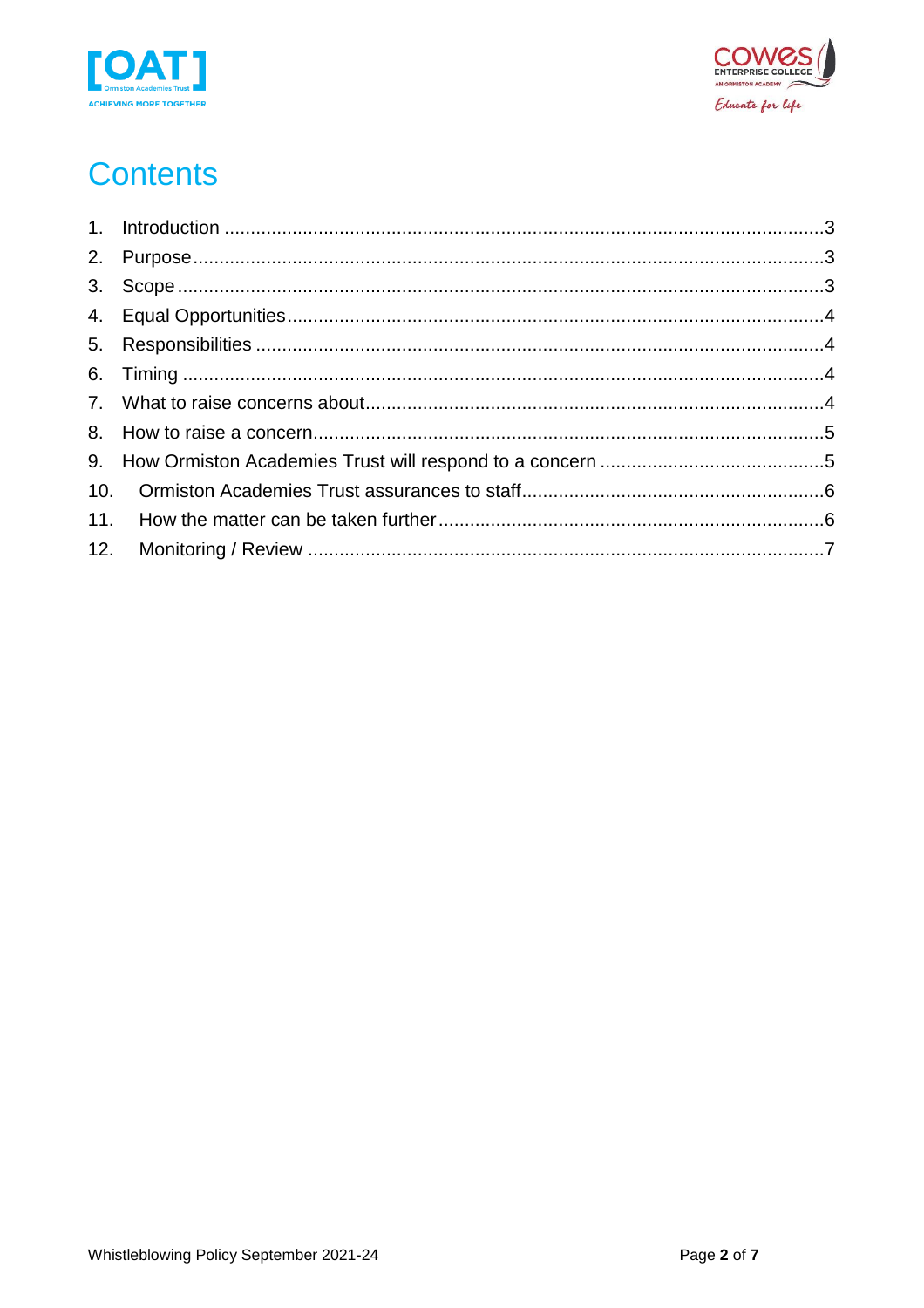



# <span id="page-2-0"></span>1.Introduction

- 1.1. Ormiston Academies Trust have overall responsibility for the effective operation of this policy and for ensuring compliance with the relevant statutory framework. The principal has delegated day-to-day responsibility for operating this policy at academy level.
- 1.2. Ormiston Academies Trust is committed to achieving the highest possible standards of service and ethical standards and this policy will enable staff to raise concerns of serious wrongdoing without fear of reprisal.
- 1.3. This policy applies to all individuals working for Ormiston Academies Trust at all levels and grades, whether they are employees, contractors, and casual or agency staff.
- 1.4. Whistleblowing is distinct from the grievance procedure which should be used if staff have a complaint related to their personal circumstances in the workplace. Concerns about wrongdoing at OAT schools such as fraud, malpractice, mismanagement, breach of health and safety law or any other illegal or unethical act either on the part of management, the Governing Body or be fellow employees should be raised using this procedure.
- 1.5. This policy has been introduced in line with the Public Interest Disclosure Act 1998 to enable workers to raise issues of concern in an appropriate manner. It does not override workers' legal rights to make a protected disclosure to certain third parties under this Public Interest Disclosure Act 1998 (PIDA), as incorporated into the Employment Rights Act 1996.

#### <span id="page-2-1"></span>2.Purpose

2.1. This policy aims to:

- **Encourage staff to feel confident in raising concerns.**
- **Establish a fair and impartial investigative procedure.**
- **•** Provide avenues for staff to raise concerns and receive appropriate feedback.
- **E** Ensure that staff receive a response to concerns and are aware of how to pursue then if they are not satisfied.
- **E** Ensure that staff will be protected from any reprisals or victimization by the academy/OAT HO, provided that there is reasonable belief that the matter disclosed tends to show wrongdoing and that the disclosure has been made in an appropriate manner.

# <span id="page-2-2"></span>3.Scope

- 3.1. This policy may be used by all staff at an academy/OAT HO to raise concerns where the wellbeing of others or the academy itself is at risk.
- 3.2. The term staff broadly includes employees, contractors, agency workers, trainees and persons who is or was subject to a contract to undertake work or services for the academy/OAT HO.
- 3.3. The Whistleblowing policy is designed to sit alongside the OAT Grievance Policy and the OAT Complaints Policy. As a guideline, concerns, which should be raised through these routes are as follows:
- **Employment related issues should be raised through the OAT Grievance Policy**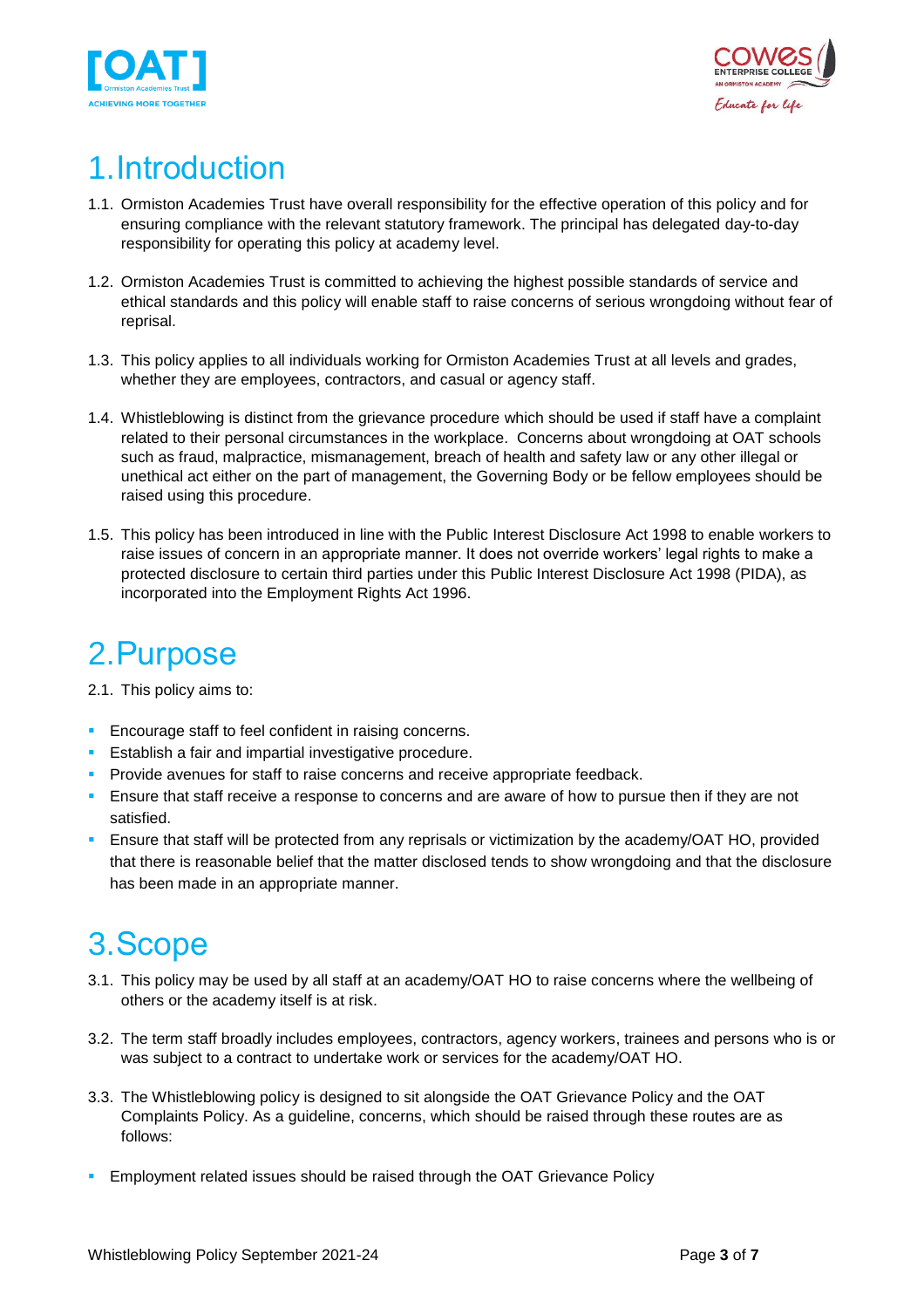



■ The OAT Complaints Policy can be used for parental/non parental complaints and for complaints about Ormiston Academies Trust.

# <span id="page-3-0"></span>4.Equal Opportunities

4.1. The whistleblowing procedure must always be fairly applied and in accordance with employment law and OAT's Equal Opportunities Policy

#### <span id="page-3-1"></span>5.Responsibilities

- 5.1. Ormiston Academies Trust is responsible for maintaining fair, consistent and objective procedures for matters relating to whistleblowing across OAT.
- 5.2. The principal has overall responsibility for the internal organisation, control and management of each academy.

# <span id="page-3-2"></span>6.Timing

6.1. The whistleblowing procedure should normally be conducted within the timescales laid down in this document. However, if there is a valid reason to do so, timescales can be varied. If this is initiated by management, the employee should be given an explanation if this occurs and informed when a response or meeting can be expected. Delays should not normally exceed 10 working days.

#### <span id="page-3-3"></span>7.What to raise concerns about

- 7.1. The Public Interest Disclosure Act lists matters about which concerns can be raised, provided they are in the public interest as follows.
- a) that a crime has been committed, is being committed, or is likely to be committed
- b) that a person has failed, is failing or is likely to fail to comply with any legal obligation that which they are subject.
- c) that a miscarriage of justice has occurred, is occurring or is likely to occur.
- d) that the health and safety of an individual has been, is being or is likely to be endangered.
- e) that the environment has been, is being or is likely to be damaged.
- f) that information tending to show any of a) to e) above has been concealed or is likely to be deliberately concealed.
- 7.2. Particular concerns that may fall within the terms of this policy include, for example, willful maladministration and corruption, misuse of funds, theft or fraud. We anticipate that disclosure will most likely relate to the actions of employees, contractors, casual or agency staff, but they may also relate to the actions of a third party.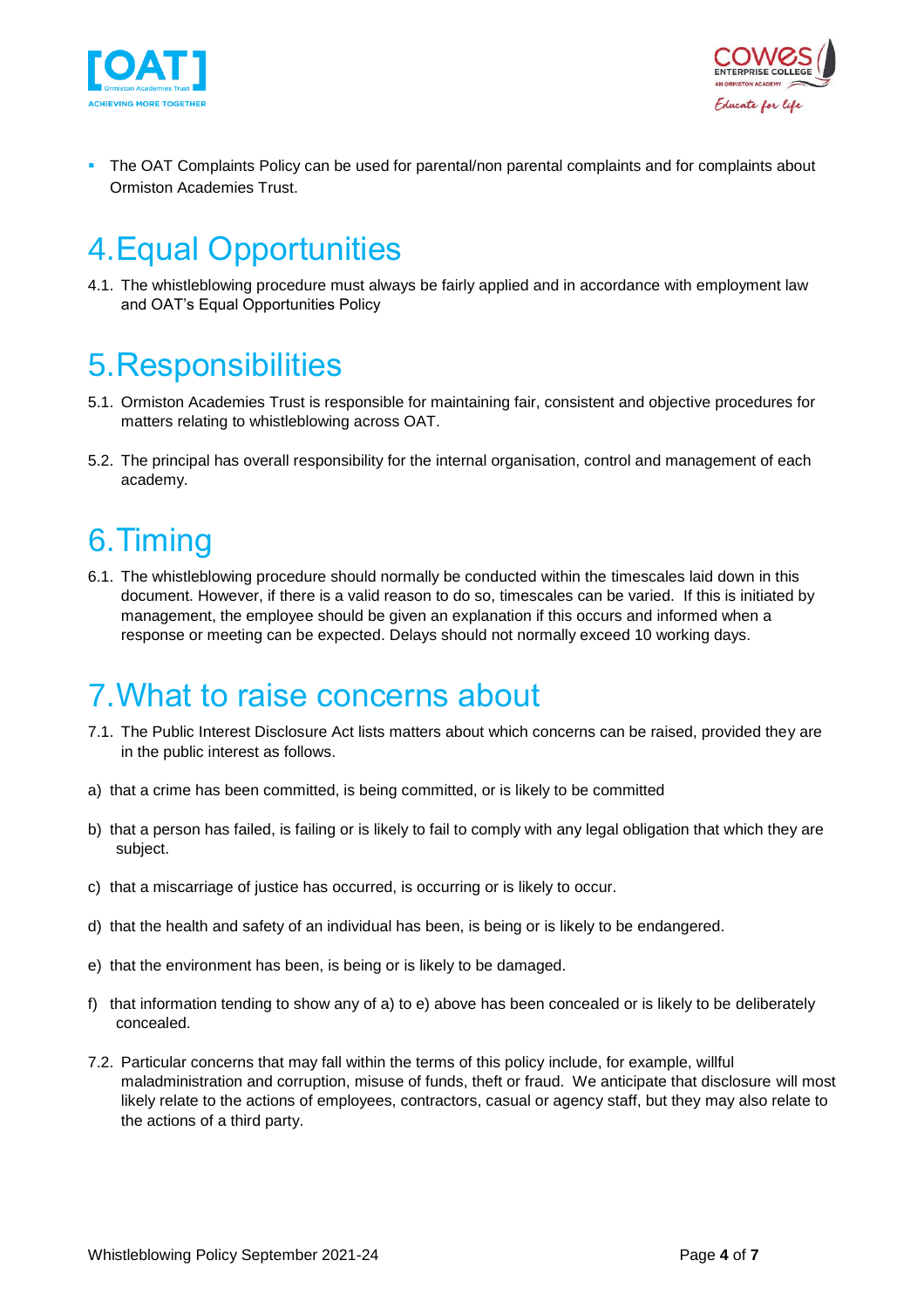



### <span id="page-4-0"></span>8.How to raise a concern

- 8.1. As a first step, an employee should normally raise concerns with their immediate manager or their manager's superior. This depends, however, on the seriousness and sensitivity of the issues and who is involved. For example, if an employee believes that their immediate manager or their manager's superior is involved, s/he should approach the principal or the Regional/Primary Director/ Chair of Governors. An employee (including the Principal and members of the leadership team) can bypass the direct management line of the Regional Director or the Governing Body if s/he feels the overall Management and Governing Body of a school is engaged in an improper course of action then this may be referred to the Chief Executive of Ormiston Academies Trust [\(nick.hudson@ormistonacademies.co.uk\)](mailto:nick.hudson@ormistonacademies.co.uk). If the matter is regarding the Chief Executive, in this case please contact Paul Hann, who is the Chair of Trustees of Ormiston Academies Trust.
- 8.2. Concerns are better raised in writing. The employee should set out the background and history of the concerns, giving names, dates and places where possible, and the reasons why s/he is particularly concerned about the situation. If an employee does not feel able to put the concern in writing, s/he should telephone or meet the appropriate person. It is important that, however the concern is raised, the employee makes it clear that s/he is raising the issue via the whistleblowing procedure.
- 8.3. The earlier and the more detailed the concern, the easier it will be to take action.
- 8.4. At this stage, the employee is not expected to prove the allegation, but s/he will need to demonstrate to the person contacted that there are sufficient grounds for concern.

#### <span id="page-4-1"></span>9.How Ormiston Academies Trust will respond to a concern

- 9.1. The action taken by OAT will depend on the nature of the concern. The matters raised may:
- be investigated by the Principal/CEO or an independent third party as appropriate, either in conjunction with other OAT employees or alone
- **•** be investigated internally by an appropriately skilled and experienced individual, knowledgeable in the area concerned who has had no previous involvement with the case/issue
- be referred to an External Auditor or Ombudsman
- **•** form the subject of an independent enquiry
- 9.2. In order to protect individuals, the Academy and OAT's initial enquiries will be made to decide whether an investigation is appropriate and, if so, what form it should take. Concerns or allegations that fall within the scope of specific procedures (for example, child protection or discrimination) will normally be referred for consideration under those procedures.
- 9.3. Some concerns may be resolved by agreed action without the need for investigation.
- 9.4. Within ten working days of a concern being received (excluding anonymous concerns) the individual with whom the employee raised the matter will write to the employee:
- **EXEC** acknowledging the concern has been received
- **·** indicating how it is proposed to deal with the matter
- **EXEDENT** giving an estimate of how long it will take to provide a final response
- **EXECTED THE EMPLOY EDMOKED FIRE INCOCO EXECTED** telling the employee whether any initial enquiries have been made, and
- telling the employee whether further investigations will take place, and if not, the reason why.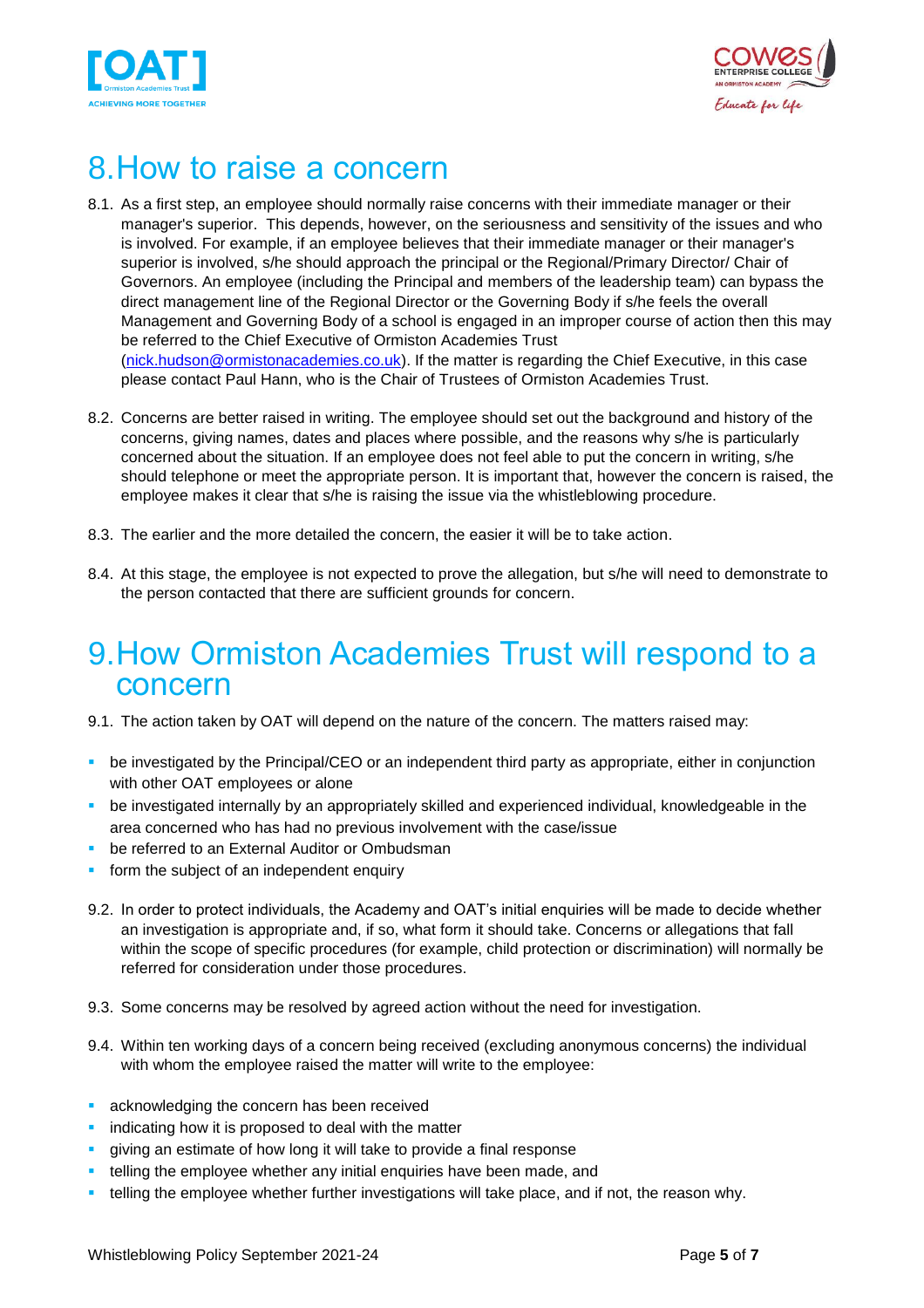



- 9.5. The amount of contact between the individual(s) considering the issues and the employee who made the protected disclosure will depend on the nature of the matters raised, the potential difficulties involved, and the clarity of the information provided. If necessary, further information will be sought from the employee in a discreet manner.
- 9.6. When any meeting is arranged, the staff member has the right to be accompanied by a union or workplace representative. The meeting can be 'off site', if requested.
- 9.7. The academy/OAT will take steps to minimise any difficulties which the staff member may experience as a result of raising a concern and provide any appropriate support. For instance, if the employee is required to give evidence in disciplinary or criminal proceedings. OAT will advise the member of staff about the procedure.
- 9.8. The academy/OAT accepts that the employee needs to be assured that the matter has been properly addressed. Thus, subject to legal constraints, s/he will receive information about the outcomes of investigations. In addition, s/he will be informed as to what action has been taken to correct working practices where they have been found to be at fault by the investigation.

### <span id="page-5-0"></span>10. Ormiston Academies Trust assurances to staff

- 10.1. To ensure staff have the right to disclose a concern.
	- 10.1.1. To ensure staff have the right to disclose a concern/issue if the academy/OAT HO does not deal with the matter. However, the duty of fidelity is implied by the law in every contract of employment and prohibits employees from disclosing employers' confidential information, unless it is in the public interest that information is disclosed or unless the Academy/OAT HO fails to properly consider or deal with the issue.
- 10.2. To protect staff.
	- 10.2.1. If a member of staff makes a disclosure on one or more matters listed above and they have a reasonable belief that the concern is real, the works will not suffer any detriment, even if after investigation it transpires that the concern in unfounded. Ormiston Academies Trust will not tolerate the harassment or victimisation of any worker raising a genuine concern, this may include disciplinary action.
	- 10.2.2. If a member of staff request that their identity is protected, the academy/OAT HO will not disclose it unless required to do so by law. If the situation arises where the academy/OAT HO is unable to resolve the concern without revealing the member of staff's identity (for instance because the workers evidence is needed in court), the academy/OAT HO will discuss with the worker how the matter should proceed. However, it must also be stated that if a member of staff chooses not to disclose their identity it will be much more difficult for Ormiston Academies Trust to look into the matter or to protect the employees' position or to give feedback to the employee. Accordingly, while we will consider anonymous reports, it will not be possible to apply all aspects of their policy for concerns raised anonymously.

#### <span id="page-5-1"></span>11. How the matter can be taken further

11.1. This policy is intended to provide staff with an avenue to raise concerns within the individual academy or Ormiston Academies Trust. We hope anyone invoking this procedure will be satisfied with the response given. We encourage direct communication of any serious issue with the Chief Executive via the Head office in Birmingham prior to disclosure to any external bodies. Where possible, whistle